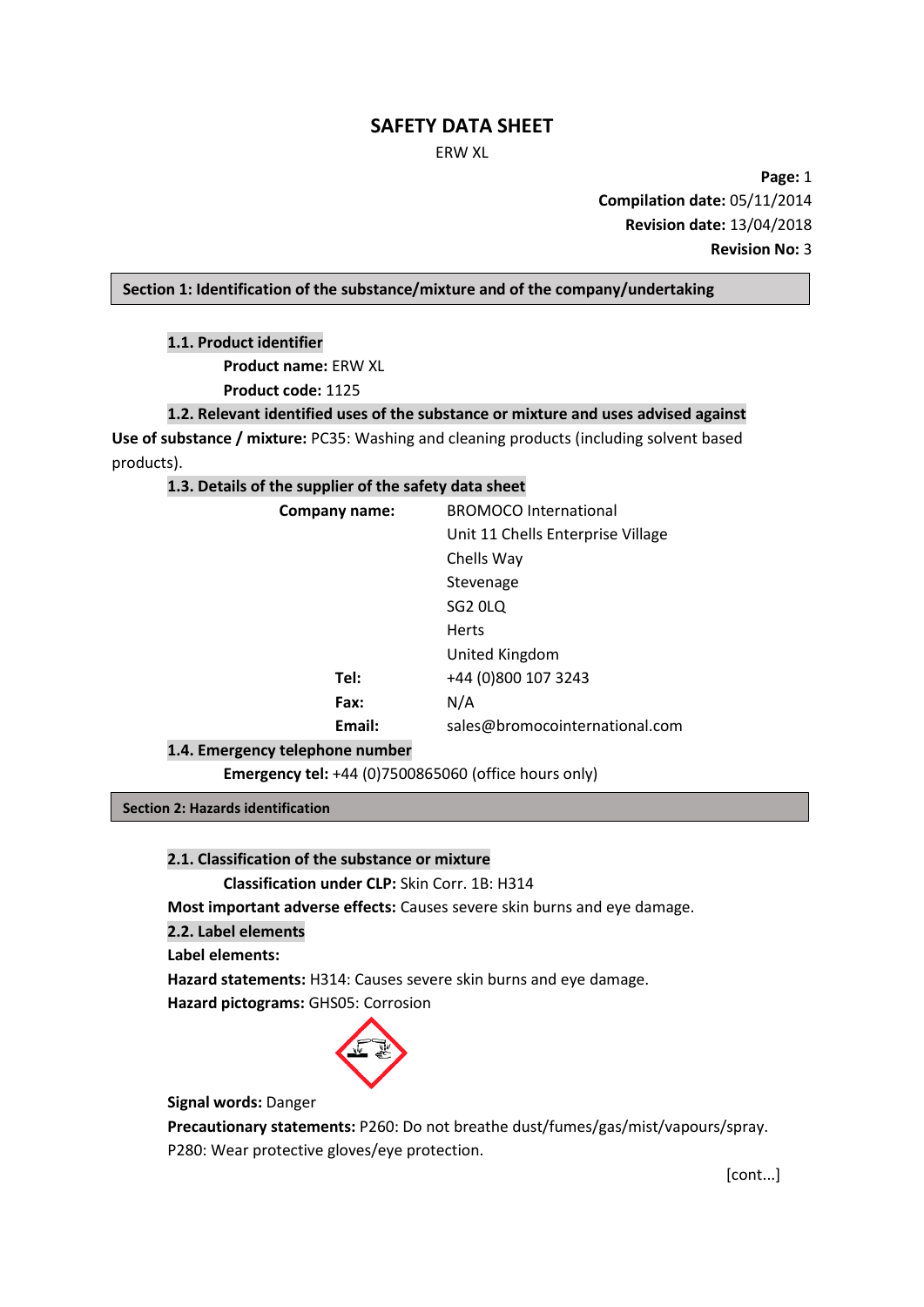## ERW XL

 **Page:** 2

P301+330+331: IF SWALLOWED: rinse mouth. Do NOT induce vomiting.

P303+361+353: IF ON SKIN (or hair): Take off immediately all contaminated clothing. Rinse skin with water.

P304+340: IF INHALED: Remove person to fresh air and keep comfortable for breathing. P305+351+338: IF IN EYES: Rinse cautiously with water for several minutes. Remove contact lenses, if present and easy to do. Continue rinsing.

# **2.3. Other hazards**

**PBT:** This product is not identified as a PBT/vPvB substance.

# **Section 3: Composition/information on ingredients**

# **3.2. Mixtures**

**Hazardous ingredients:**

## HYDROCHLORIC ACID 32% - REACH registered number(s): 01-2119458860-33-XXXX

| <b>EINECS</b>    | CAS.      | PBT / WEL                            | <b>CLP Classification</b>                | Percent |  |
|------------------|-----------|--------------------------------------|------------------------------------------|---------|--|
| 231-595-7        | 7647-01-0 | Skin Corr. 1B: H314; STOT SE 3: H335 |                                          | 10-30%  |  |
| SURFACTANT RM563 |           |                                      |                                          |         |  |
|                  |           |                                      | Acute Tox. 4: H302; Skin Irrit. 2: H315; | $< 1\%$ |  |
|                  |           |                                      | Eye Irrit. 2: H319                       |         |  |

# **Section 4: First aid measures**

# **4.1. Description of first aid measures**

**Skin contact:** Remove all contaminated clothes and footwear immediately unless stuck to skin. Drench the affected skin with running water for 10 minutes or longer if substance is still on skin. Transfer to hospital if there are burns or symptoms of poisoning.

**Eye contact:** Bathe the eye with running water for 15 minutes. Transfer to hospital for specialist examination.

**Ingestion:** Wash out mouth with water. Do not induce vomiting. Give 1 cup of water to drink every 10minutes. If unconscious, check for breathing and apply artificial respiration if necessary.

If unconscious and breathing is OK, place in the recovery position. Transfer to hospital as soon as possible.

**Inhalation:** Remove casualty from exposure ensuring one's own safety whilst doing so. If unconscious and breathing is OK, place in the recovery position. If conscious, ensure the casualty sits or lies down. If breathing becomes bubbly, have the casualty sit and provide oxygen if available. Transfer to hospital as soon as possible.

**4.2. Most important symptoms and effects, both acute and delayed**

**Skin contact:** Blistering may occur. Progressive ulceration will occur if treatment is not immediate.

**Eye contact:** Corneal burns may occur. May cause permanent damage.

**Ingestion:** Corrosive burns may appear around the lips. Blood may be vomited. There may be bleeding from the mouth or nose.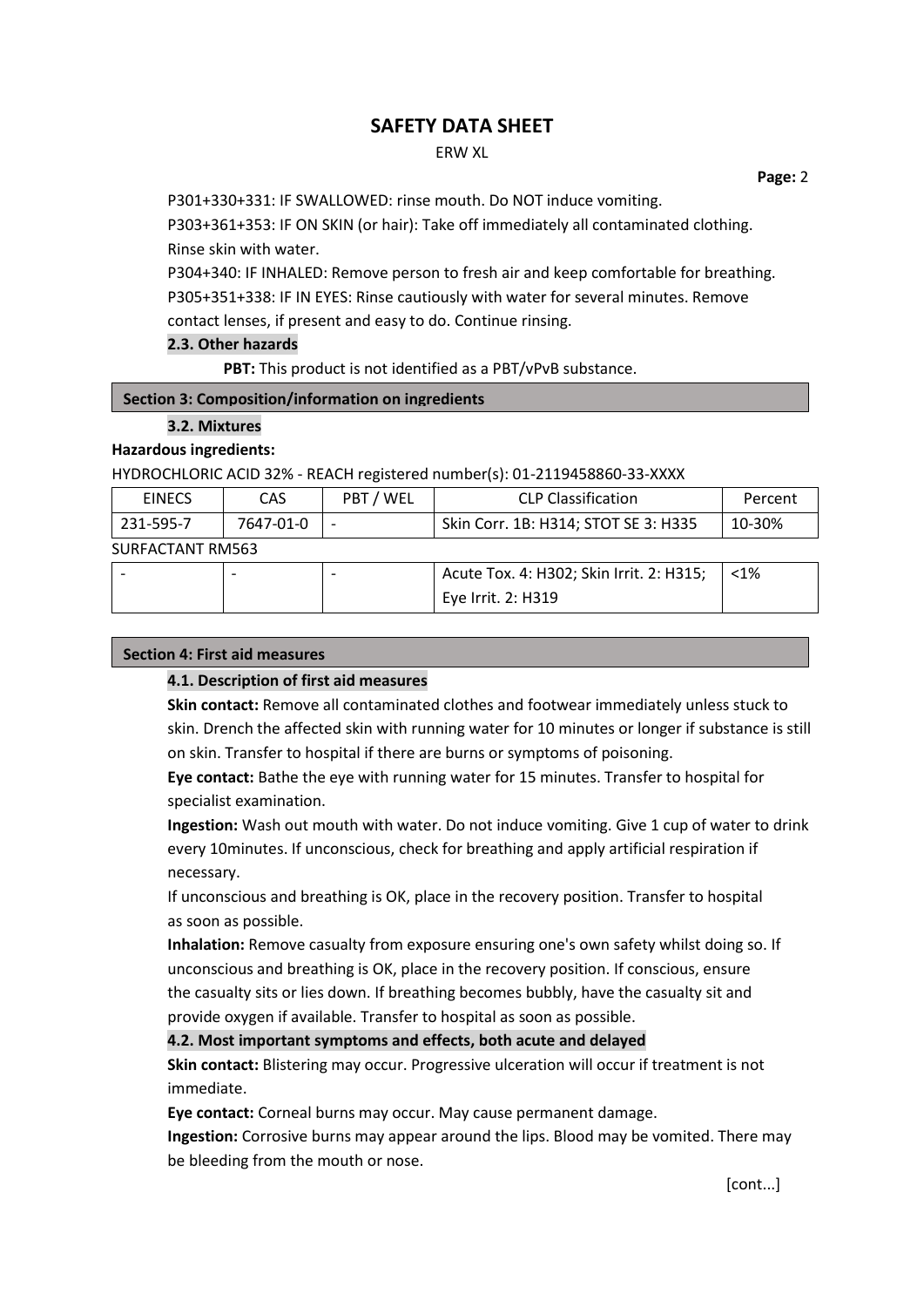#### ERW XL

 **Page:** 3

**Inhalation:** There may be shortness of breath with a burning sensation in the throat. Exposure may cause coughing or wheezing.

**Delayed / immediate effects:** Immediate effects can be expected after short-term exposure. **4.3. Indication of any immediate medical attention and special treatment needed**

**Immediate / special treatment:** Eye bathing equipment should be available on the premises.

#### **Section 5: Fire-fighting measures**

#### **5.1. Extinguishing media**

**Extinguishing media:** Suitable extinguishing media for the surrounding fire should be used. Use water spray to cool containers.

**5.2. Special hazards arising from the substance or mixture**

**Exposure hazards:** Corrosive. In combustion emits toxic fumes.

**5.3. Advice for fire-fighters**

**Advice for fire-fighters:** Wear self-contained breathing apparatus. Wear protective clothing to prevent contact with skin and eyes. **Section 5: Fire-fighting measures**

#### **Section 6: Accidental release measures**

## **6.1. Personal precautions, protective equipment and emergency procedures**

**Personal precautions:** Notify the police and fire brigade immediately. If outside keep bystanders upwind and away from danger point. Mark out the contaminated area with signs and prevent access to unauthorised personnel. Do not attempt to take action without suitable protective clothing - see section 8 of SDS. Turn leaking containers leak-side up to prevent the escape of liquid.

## **6.2. Environmental precautions**

**Environmental precautions:** Do not discharge into drains or rivers. Contain the spillage using bunding.

## **6.3. Methods and material for containment and cleaning up**

**Clean-up procedures:** Clean-up should be dealt with only by qualified personnel familiar with the specific substance. Absorb into dry earth or sand. Transfer to a closable, labelled salvage container for disposal by an appropriate method.

#### **6.4. Reference to other sections**

**Reference to other sections:** Refer to section 8 of SDS.

## **Section 7: Handling and storage**

# **7.1. Precautions for safe handling**

**Handling requirements:** Avoid direct contact with the substance. Ensure there is sufficient ventilation of the area.

Do not handle in a confined space. Avoid the formation or spread of mists in the air.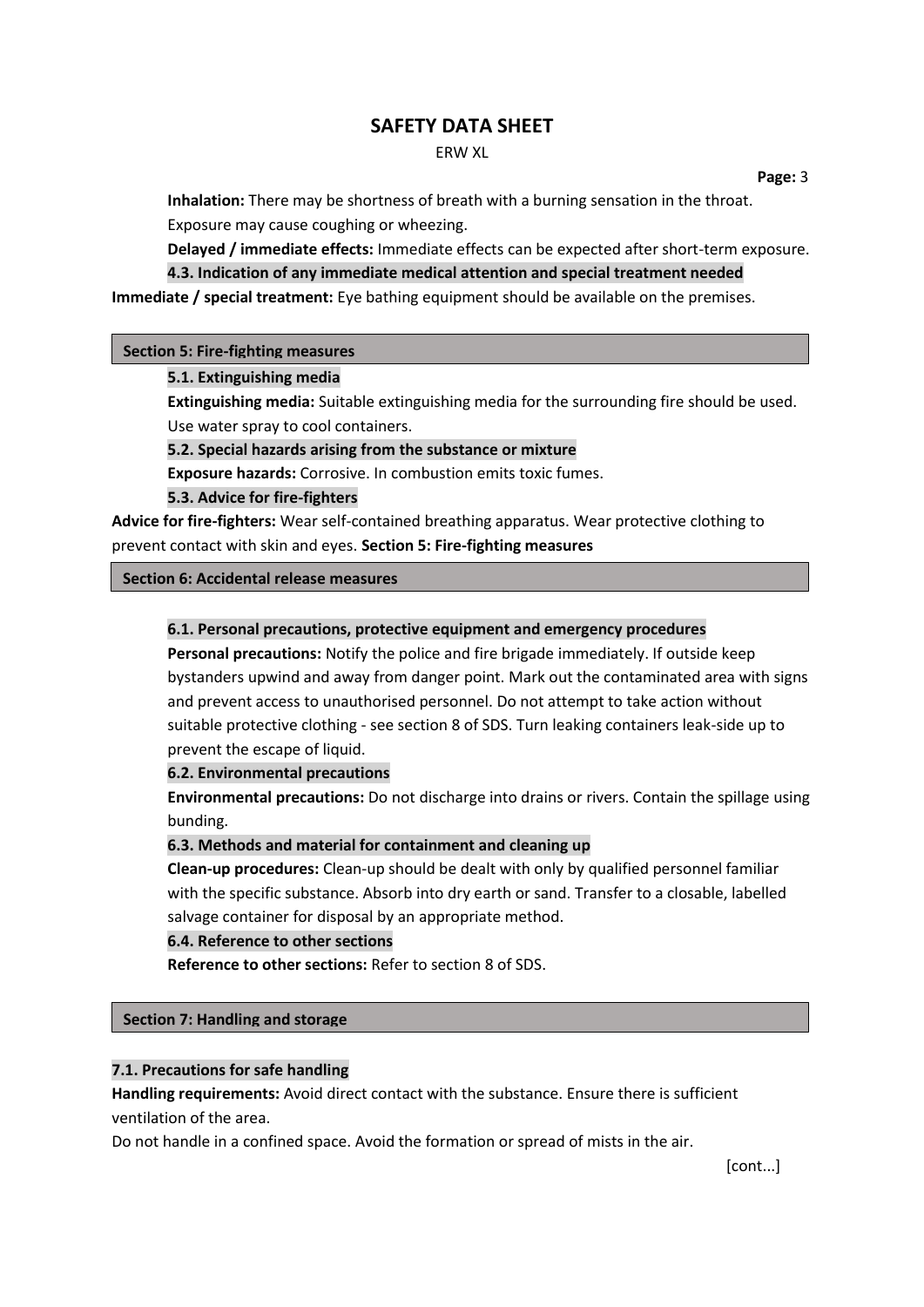# ERW XL

**7.2. Conditions for safe storage, including any incompatibilities**

 **Page:** 4

**Storage conditions:** Store in a cool, well ventilated area. Keep container tightly closed.

## **7.3. Specific end use(s)**

**Specific end use(s):** No data available.

#### **Section 8: Exposure controls/personal protection**

#### **8.1. Control parameters**

**Hazardous ingredients: HYDROCHLORIC ACID 32%**

# **Workplace exposure limits: Respirable dust**

| State | 8 hour TWA       | 15 min. STEL     | 8 hour TWA     | <sup>1</sup> 15 min. STEL |
|-------|------------------|------------------|----------------|---------------------------|
| UK    | $8 \text{ mg/m}$ | $8 \text{ mg/m}$ | $\blacksquare$ |                           |

### **DNEL/PNEC Values**

**DNEL / PNEC** No data available.

# **8.2. Exposure controls**

**Engineering measures:** Ensure there is sufficient ventilation of the area. **Respiratory protection:** Self-contained breathing apparatus must be available in case of emergency.

**Hand protection:** Impermeable gloves.

**Eye protection:** Tightly fitting safety goggles. Ensure eye bath is to hand.

**Skin protection:** Impermeable protective clothing.

#### **Section 9: Physical and chemical properties**

#### **9.1. Information on basic physical and chemical properties**

**State:** Liquid **Colour:** Dark yellow **Odour:** Characteristic odour **Evaporation rate:** No data available. **Oxidising:** Non-oxidising (by EC criteria) **Solubility in water:** Soluble **Viscosity:** Viscous **Boiling point/range°C:** No data available. **Melting point/range°C:** No data available. **Flammability limits %: lower:** No data available. **upper:** No data available. **Flash point°C:** No data available. **Part.coeff. n-octanol/water:** No data available. **Autoflammability°C:** No data available. **Vapour pressure:** No data available. **Relative density:** 1.030 - 1.050 **pH:** 0.5 - 1.5 **VOC g/l:** No data available.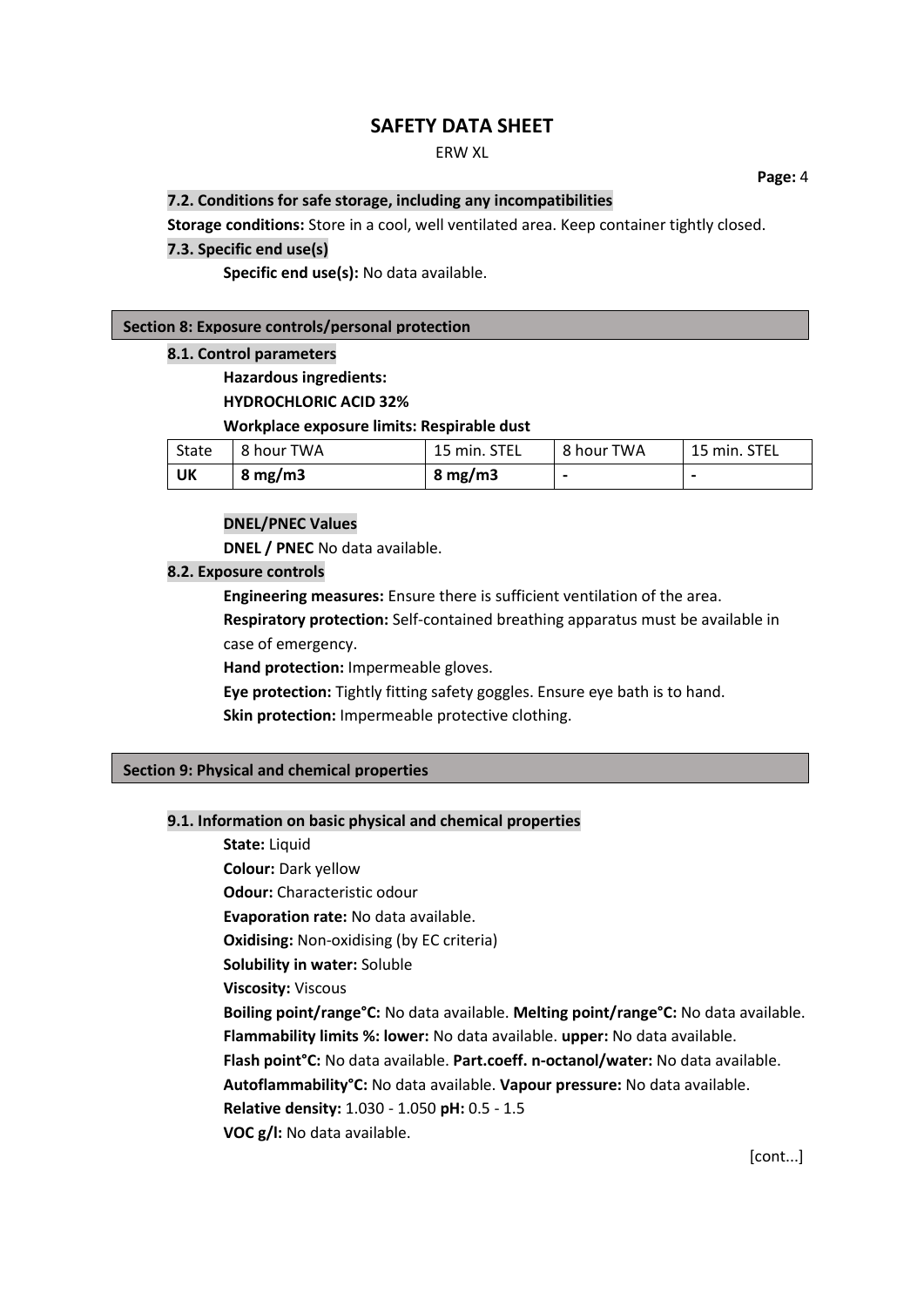ERW XL

 **Page:** 5

#### **9.2. Other information**

**Other information:** No data available.

#### **Section 10: Stability and reactivity**

#### **10.1. Reactivity**

**Reactivity:** Stable under recommended transport or storage conditions.

#### **10.2. Chemical stability**

**Chemical stability:** Stable under normal conditions.

#### **10.3. Possibility of hazardous reactions**

**Hazardous reactions:** Hazardous reactions will not occur under normal transport or storage conditions.

Decomposition may occur on exposure to conditions or materials listed below.

#### **10.4. Conditions to avoid**

**Conditions to avoid:** Heat.

## **10.5. Incompatible materials**

**Materials to avoid:** Strong oxidising agents. Strong acids.

#### **10.6. Hazardous decomposition products**

**Haz. decomp. products:** In combustion emits toxic fumes.

## **Section 11: Toxicological information**

## **11.1. Information on toxicological effects**

## **Hazardous ingredients:**

## **HYDROCHLORIC ACID 32%**

| <b>DERMAL</b> | <b>RBT</b> | LD50 | >5010 | Mg/kg |
|---------------|------------|------|-------|-------|
| ORAL          | <b>RBT</b> | LD50 | 900   | Mg/kg |

## **Relevant hazards for product:**

| <b>Hazard</b>                 | Route      | <b>Basis</b>          |
|-------------------------------|------------|-----------------------|
| Skin corrosion/irritation     | <b>DRM</b> | Hazardous: calculated |
| Serious eye damage/irritation | OPT        | Hazardous: calculated |

# **Symptoms / routes of exposure**

**Skin contact:** Blistering may occur. Progressive ulceration will occur if treatment is not immediate.

**Eye contact:** Corneal burns may occur. May cause permanent damage.

**Ingestion:** Corrosive burns may appear around the lips. Blood may be vomited.

There may bebleeding from the mouth or nose.

**Inhalation:** There may be shortness of breath with a burning sensation in the throat. Exposure may cause coughing or wheezing.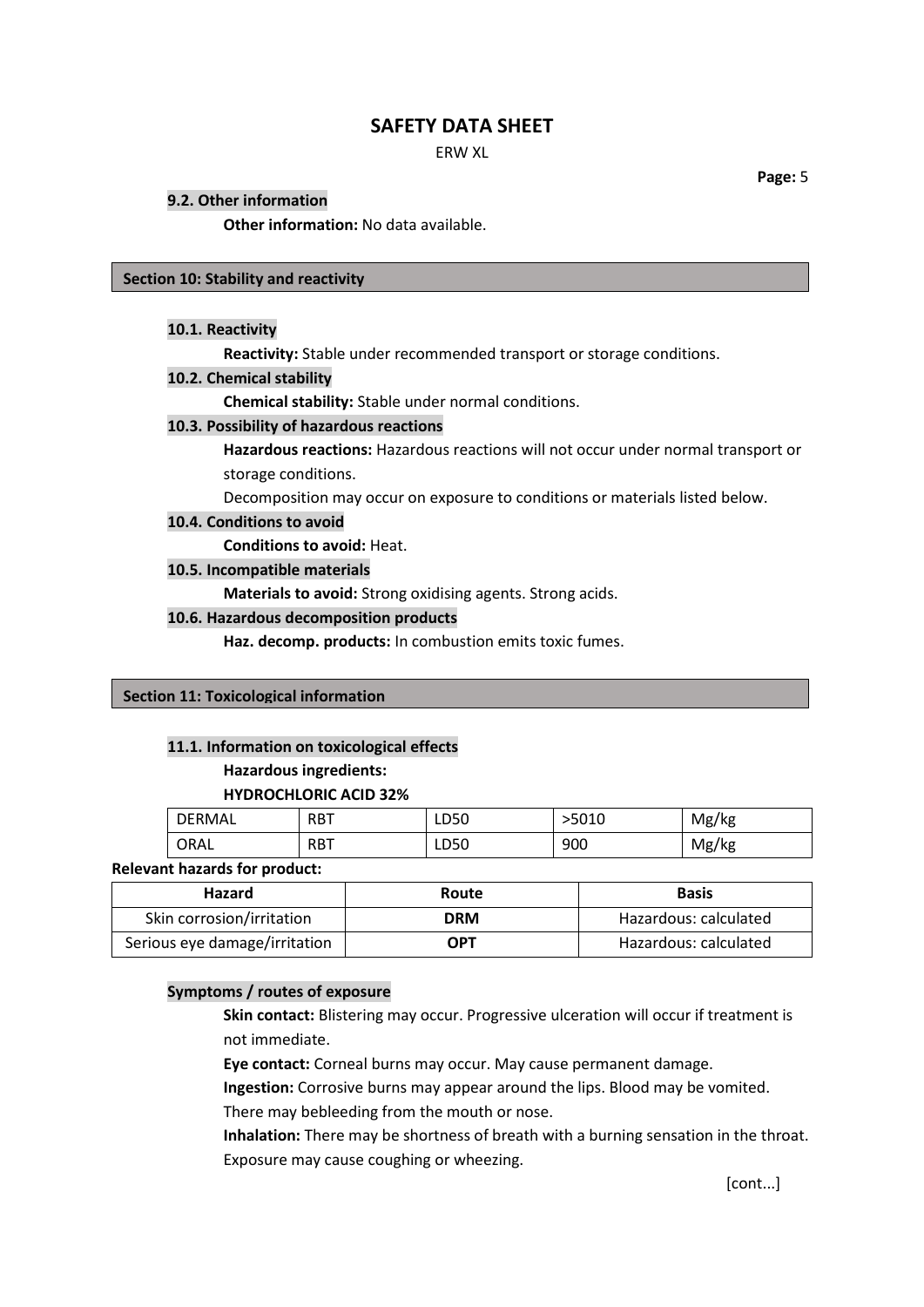ERW XL

 **Page:** 6

**Delayed / immediate effects:** Immediate effects can be expected after short-term exposure.

**Section 12: Ecological information**

## **12.1. Toxicity**

# **Hazardous ingredients:**

**HYDROCHLORIC ACID 32%** ALGAE 72H ErC50 0.78 mg/l BLUEGILL (Lepomis macrochirus) 96H LC50 24.6 mg/l

Daphnia magna 48H EC50 0.492 mg/l RAINBOW TROUT (Oncorhynchus mykiss) 96H LC50 7.45 mg/l

# **12.2. Persistence and degradability**

**Persistence and degradability:** Biodegradable.

# **12.3. Bioaccumulative potential**

**Bioaccumulative potential:** No bioaccumulation potential.

**12.4. Mobility in soil**

**Mobility:** Readily absorbed into soil.

# **12.5. Results of PBT and vPvB assessment**

**PBT identification:** This product is not identified as a PBT/vPvB substance.

## **12.6. Other adverse effects**

**Other adverse effects:** Negligible ecotoxicity.

## **Section 13: Disposal considerations**

# *13.1.* **Waste treatment methods**

**Disposal operations:** Transfer to a suitable container and arrange for collection by specialised disposal company.

**NB:** The user's attention is drawn to the possible existence of regional or national regulations regarding disposal.

# **Section 14: Transport information**

## **14.1. UN number**

**UN number:** UN3265

# **14.2. UN proper shipping name**

**Shipping name:** CORROSIVE LIQUID, ACIDIC, ORGANIC, N.O.S. (UREA HYDROCHLORIDE)